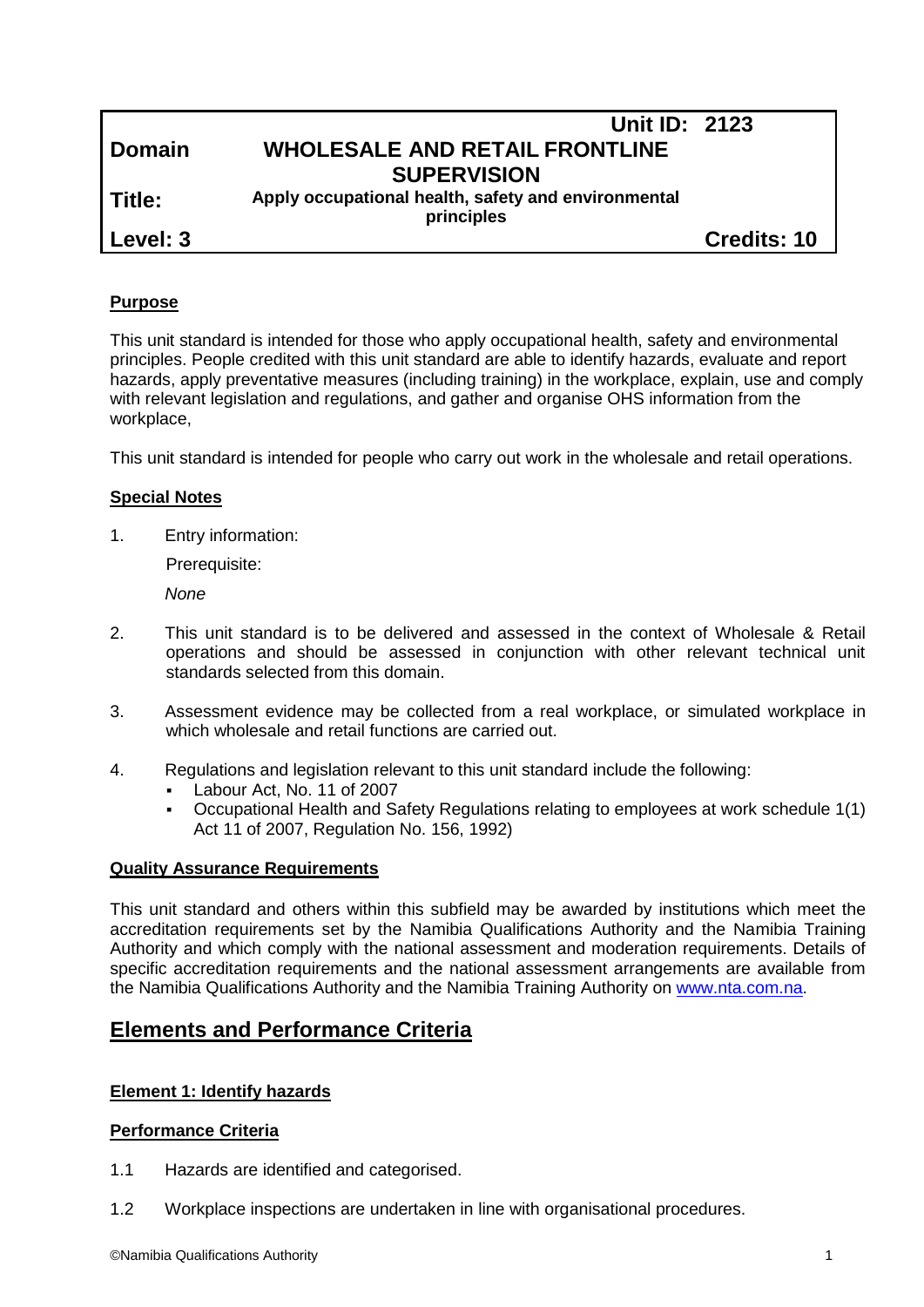- 1.3 Information on Occupational Risk Exposure Profiles (OREP) is recorded.
- 1.4 Individual and categories of employees are assisted in contributing to their OREPs.
- 1.5 Employees are assisted in hazard identification (informal on the job hazard education/training for other employees).
- 1.6 Hazard identification is communicated in specific areas and jobs with employees and management.
- 1.7 The links between work, health, safety and the environment are explained (public safety).

## **Element 2: Evaluate and report hazards**

## **Performance Criteria**

- 2.1 Hazards are evaluated and prioritised (in particular area, work procedures and job categories) according to the risk of exposure and the risk of detrimental health outcome (occupational injury or disease).
- 2.2 Recommendations on hazards drafted in Health and Safety structures are reported on and discussed.
- 2.3 Participation in incident investigations is secured.
- 2.4 Incident investigation outcomes are communicated with employees.
- 2.5 Basic knowledge of Risk Assessment (R.A.) and ability to contribute information to R.A is displayed.
- 2.6 Employees are informed of hazard evaluation activities, results and R.A. reports.

## **Element 3: Apply preventative measures (including training) in the workplace**

#### **Performance Criteria**

- 3.1 Control measures in place are identified and explained.
- 3.2 The principle of the hierarchy of control measures to the workplace are applied.
- 3.3 Hazard control measures are communicated with employees in specific job areas.
- 3.4 The control measures in place for particular area, work procedure, machinery or substance are described, evaluated and reported on.
- 3.5 Informal, on the job peer learning is facilitated from shared experiences.
- 3.6 Useful Occupational Health and Safety training materials and resources are identified and evaluated.
- 3.7 Relevant Occupational Health and Safety training is undertaken.
- 3.8 Occupational Health and Safety training needs are identified.

## **Element 4: Explain, use and comply with relevant legislation and regulations**

## **Performance Criteria**

©Namibia Qualifications Authority 2